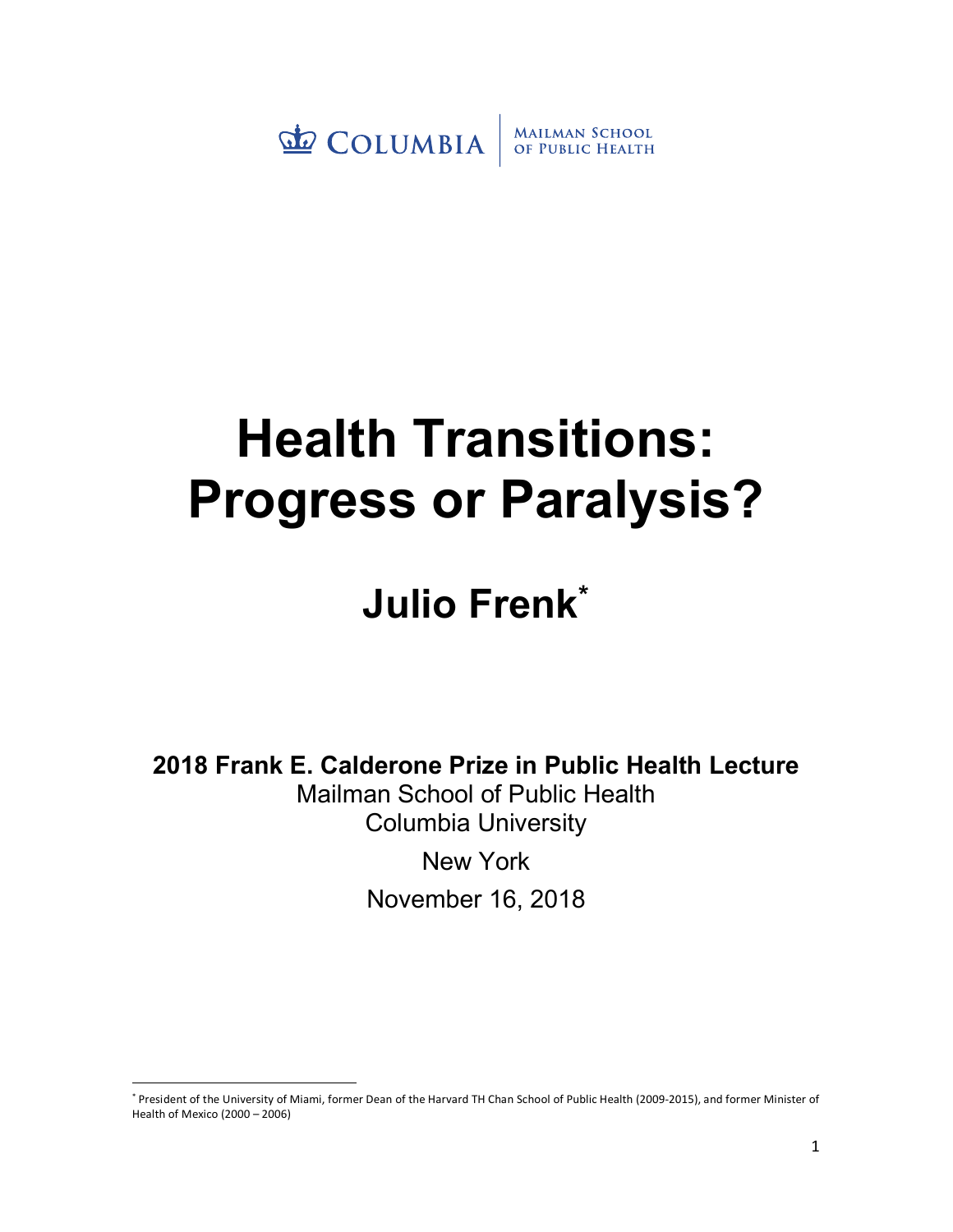Dear colleagues and friends:

It is an honor to be the recipient of the 2018 Frank E. Calderone Prize, which celebrates the inspirational life and legacy of a towering figure in public health. I would like to thank Dean Linda Fried, the Calderone family, and the selection committee for their generous decision.

It has been three years since I started my life as President of the University of Miami, and I feel privileged to return to my academic roots in order to receive an award from a school that has made so many important contributions to public health. It is an additional honor to add my name to a list of outstanding individuals who have received this prestigious prize, most of whom have been admired friends and role models for me.

As you know, the explicit purpose of the Calderone Prize is to honor individuals who have made transformational contributions to the field of public health. When I read this statement, I was even more humbled by the decision of the jury. This feeling urged me to identify elements of my career that, first, could be considered contributions to my professional field, and, second, could be of interest to revisit in my lecture for the award ceremony. I came up with two big topics, which are closely related, namely, my work to develop a new public health agenda and my contributions to the study of the health transition, that is to say, the long-term patterns guiding the remarkable transformation in the epidemiologic profile of populations and the complexity of health systems.

I do not intend to repeat ideas that I have discussed at length in the different academic and policy settings where I have had the privilege to participate. Instead, I will use these ideas as a reference to examine the evolution of health systems around the world. In that context, I will address an emerging and worrisome trend, which could be called 'backward transitions in health care.'

After the end of World War II, most societies adopted a mindset of linear progress: the idea that the victory over totalitarianism and the continuous advancements in science and technology would bring uninterrupted improvements in social organization and the human condition.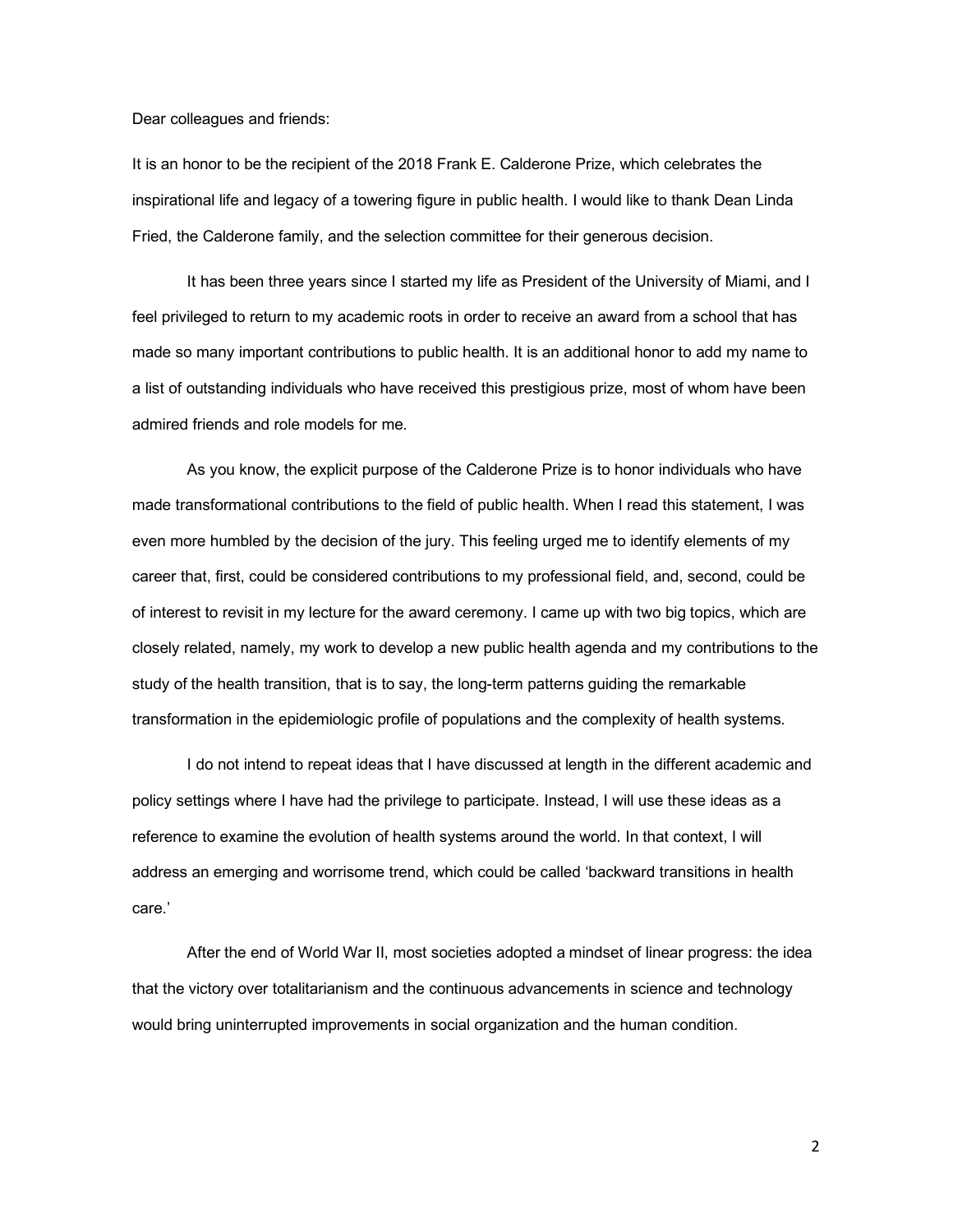Several recent processes, such as the spread of terrorism, xenophobia, hate crimes, and authoritarian populism, are questioning this extended belief and reminding us that progress is rarely unceasing; it can experience setbacks and regressions.

This reality makes my lecture today particularly timely, even though some of the underlying concepts have evolved over a career that now spans three decades.

But let me start from the beginning. My professional journey began with the decision to study medicine, like the three generations of Frenks before me. However, unlike my greatgrandfather, my grandfather and my father, when I finished my basic medical training, I decided not to follow a career in clinical care but in public health—to make the whole of society my patient, as it were. I headed to the University of Michigan in Ann Arbor to study under the mentorship of Avedis Donabedian—who, by the way, began his pioneering studies about the quality of health care here at Columbia. If I were to summarize what Avedis taught me I would say two things: First, he nurtured my ability to think in a rigorous way—whether to design a research protocol or find a solution to a policy problem—and, second, he inoculated in me the passion for linking ideas to action. Thanks to him, my entire professional life has been guided by the conviction that rigorous thinking is a requirement for effective action.

After finishing my graduate studies at Ann Arbor, I returned to Mexico, where I joined Guillermo Soberón, a progressive and innovative minister of Health, in an effort to build a new academic institution. By the 1980s, Mexico had excellent research institutions in the medical field, but none devoted to public health. The newly created Center for Public Health Research would produce essential evidence that could inform scientifically rigorous policy decisions. The Center made major contributions and, after a few years, was elevated to the National Institute of Public Health.

Today this Institute is one of the leading academic organizations in the developing world, as exemplified by the fact that it became the first non-US member of the Association of Schools and Programs of Public Health.1 I had the privilege of serving as founding director of both the Center and the Institute.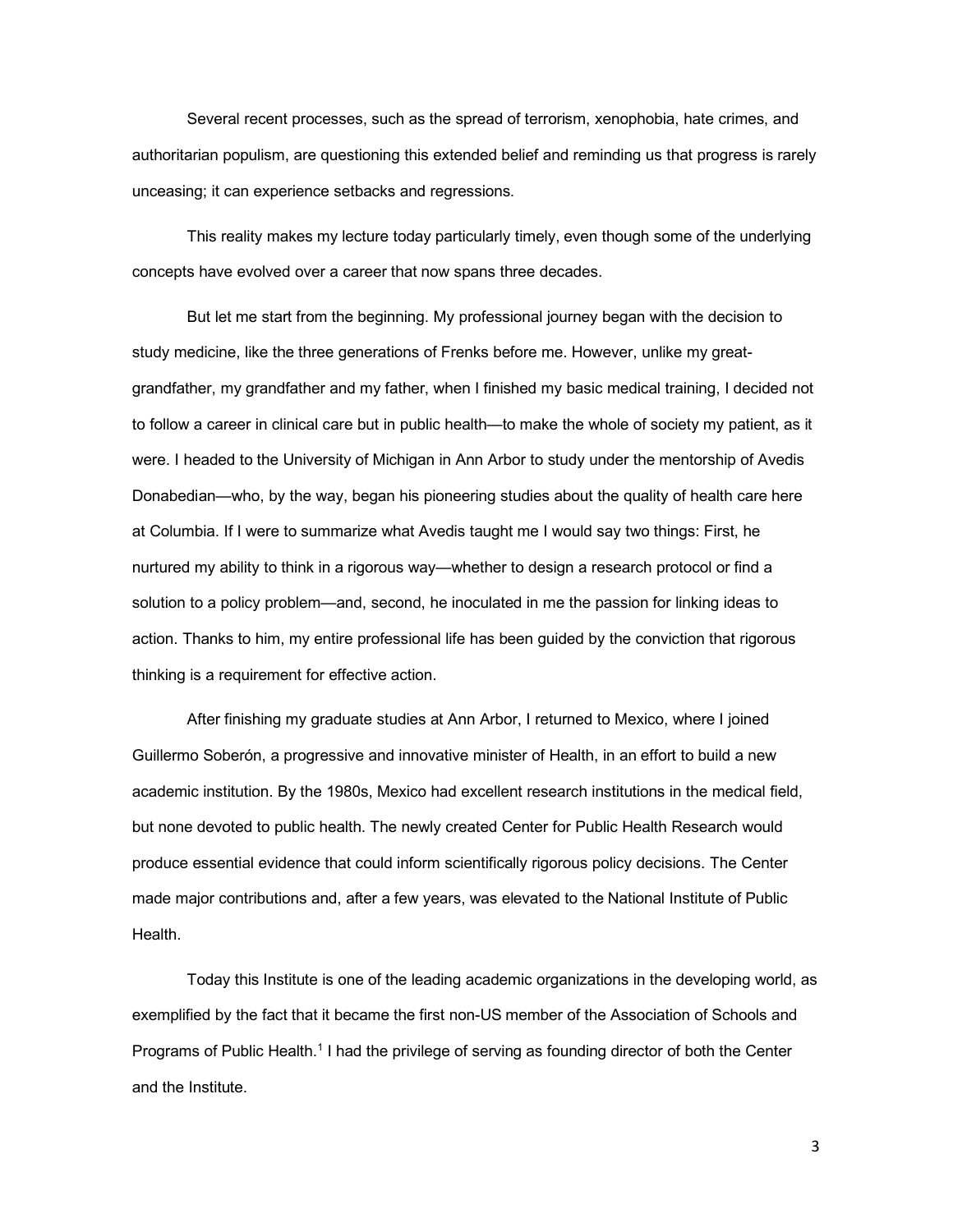What I would like to emphasize is that the design of these institutions was based on an explicit conceptual framework about the essence of public health, which served to orient research and graduate training programs.

The core ideas of this framework were published in a 1993 article with the bold title "The new public health."2 There I tried to define the elusive concept of 'public health.' We proposed a parsimonious construction whereby 'public' refers to a level of analysis—the population level—, and 'health' refers to two objects of analysis: on the one hand, the health *conditions* of a population and, on the other, the organized social *response* to those conditions, which in modern societies is structured through differentiated and complex health systems.

Building on these ideas, I became interested in developing a dynamic understanding of health processes through the overarching concept of the 'health transition.' Corresponding to the two objects of study of public health, this encompasses, first, the epidemiologic transition—the longterm patterns of change in the health conditions of populations— and, second, the health-system transition—the transformation of the organized social response to health problems.

Let's start with the changes in the patterns of disease, disability, and death that have taken place since the 20<sup>th</sup> century. These changes are so dramatic that they have been characterized as a health revolution. Its clearest manifestation is the doubling of life expectancy that took place during the 20<sup>th</sup> century, from a global average of 30 years in 1900 to about 68 by the year 2000. Not only did the overall levels of mortality drop, but the dominant pattern of causes of death also experienced a tectonic shift. This is the process that the theory of the epidemiologic transition seeks to describe and explain.

The original formulation of this theory, by Abdel Omran in 1971, states that all modern societies eventually undergo a replacement of infectious diseases by non-communicable diseases as life expectancy increases due to better living conditions, disease prevention, and improved health care.<sup>3</sup> According to Omran, countries move in the same direction, passing through identical stages, each of which has a dominant pattern of morbidity and mortality. In his view, there are three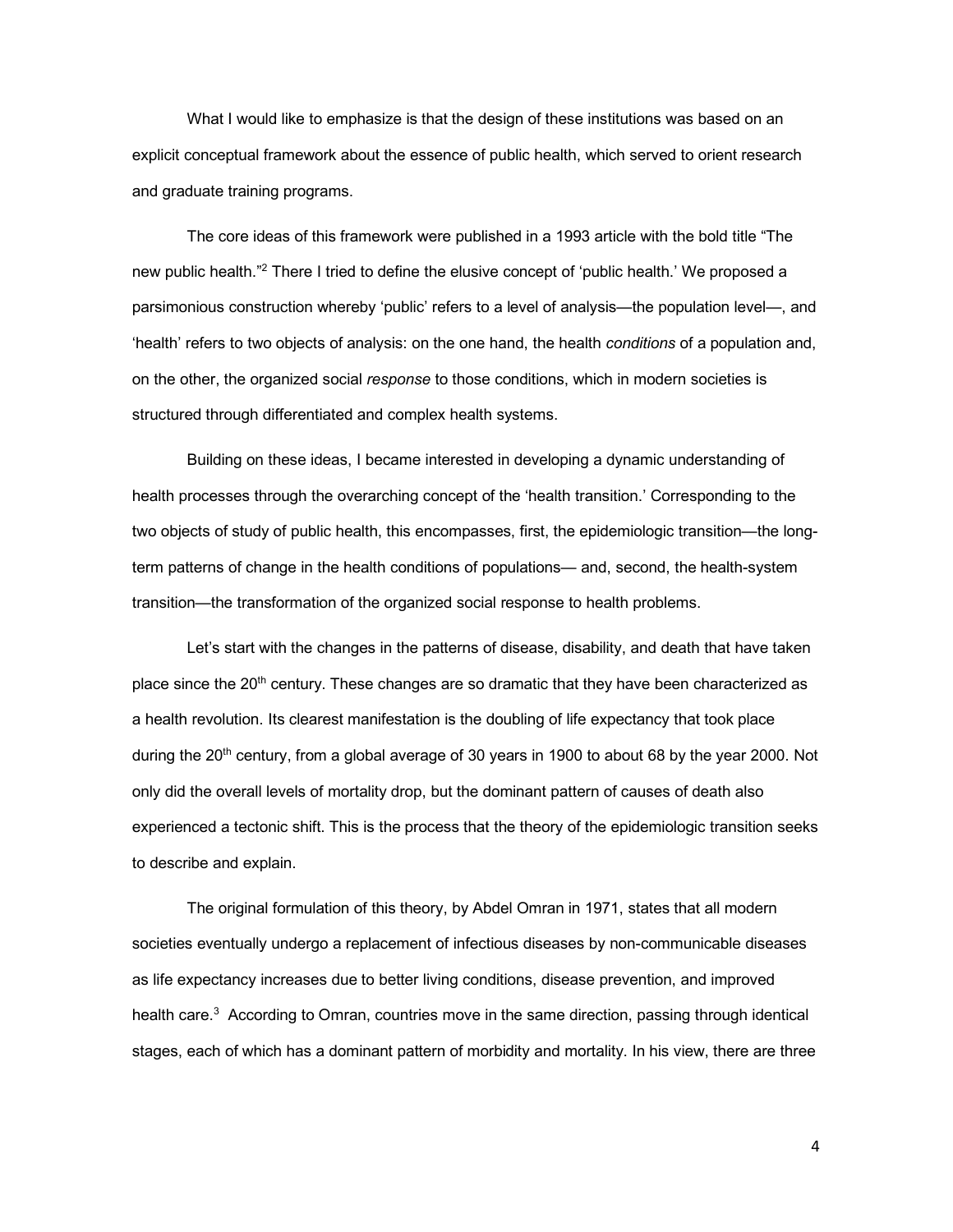distinct models of the transition: the *classical model*, experienced mainly in Europe; the *accelerated model*, represented by Japan; and the *delayed* model, present in most developing nations.

Along with several colleagues in Mexico, we challenged this linear and unidirectional formulation by demonstrating that many developing countries experience what we called a 'protracted polarized model' of the epidemiologic transition. <sup>4</sup> To begin with, the stages suggested by Omran are not necessarily sequential. Two or more stages may overlap, generating what is now known as the 'double burden of disease.' In most low- and middle-income countries, the unfinished agenda of common infections, malnutrition, and maternal mortality coexists with a rising prevalence of non-communicable diseases (NCDs). Furthermore, the evolutionary changes in the patterns of morbidity and mortality are reversible, and may give place to what could be called 'countertransitions.' The best examples are re-emerging infections such as cholera, dengue fever, and malaria. With growing global interdependence, many of these reversals are due to the international transfer of health risks.<sup>5</sup>

Now, what about the other object of study of public health, the organized social response to health conditions? Is there a health-system transition, parallel to the epidemiologic transition?

Alongside the spectacular reduction in mortality, there has been a second health revolution characterized by the emergence of differentiated, specialized, and complex health systems, which have become a dominant feature of the social fabric in all but the most marginalized corners of the planet. Together, health systems absorb 10% of the world economy, about 7.5 trillion U.S. dollars per year. Of course, there are huge differences in access to these resources. While the United States spends every year close to \$10 thousand dollars per person on health, many countries in sub-Saharan Africa invest less than \$30.

In contrast to most of human history, today health systems permeate all corners of economic activity, dominate political debate, generate cultural interpretations, spur technological innovation, create deep ethical dilemmas, and accompany human beings at the most crucial moments of their existence, from birth to death. And yet, despite the revolutionary changes in the way that societies organize and finance the delivery of health care, we don't have anything that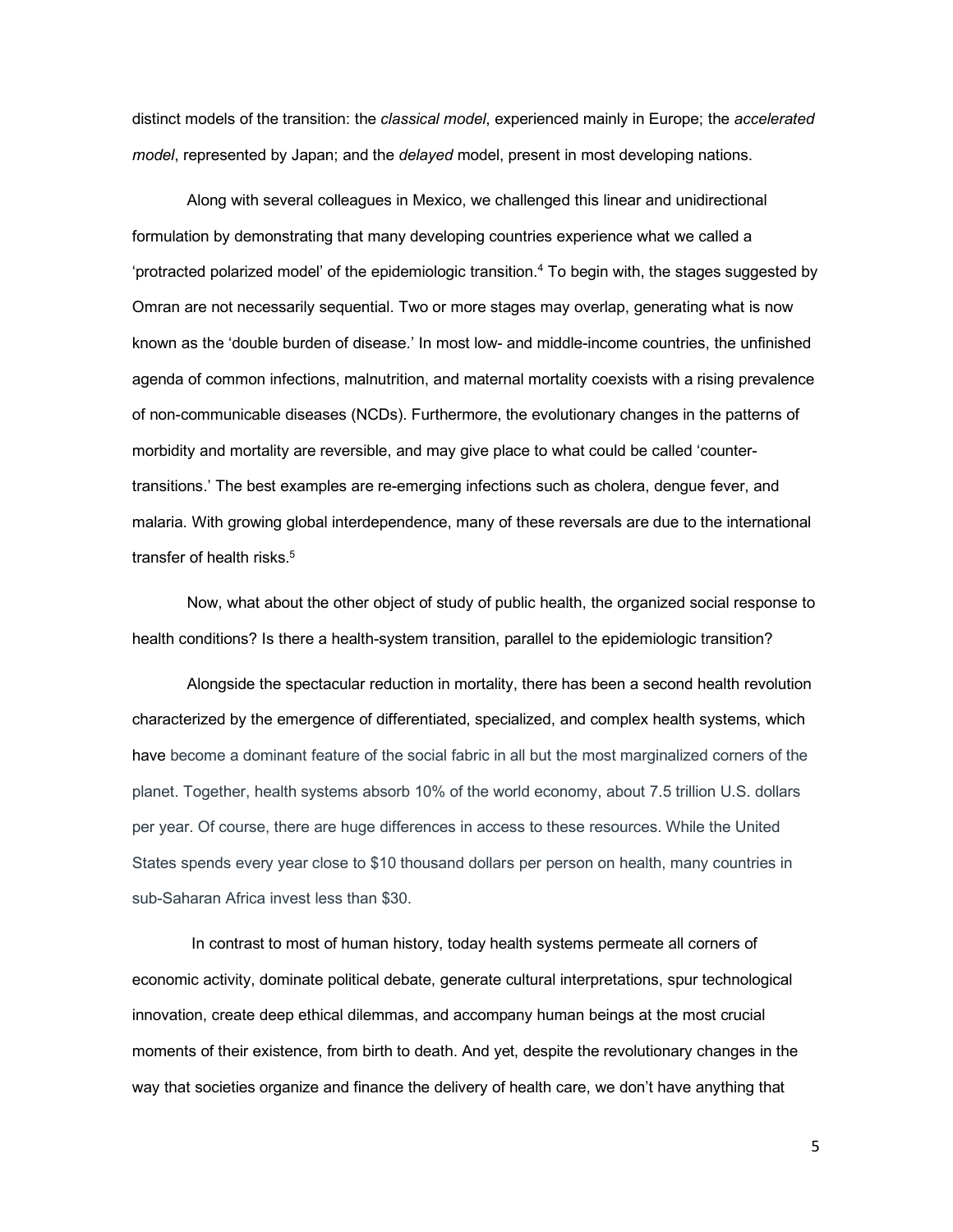resembles a theory of health-systems transition. As has been said many times, there is no other industry of this size that spends so little in understanding its dynamics, evaluating its own performance, and learning from its best and worst practices.

I have spent a good part of my professional life trying to develop coherent, comprehensive, and comparative ways of thinking about health systems. Time does not allow me to discuss the insights that I may have gained through this effort. Suffice it to say that, among the many innovations in this arena, four stand out as truly transformative.<sup>6,7</sup>

The first one is the notion of access to health care as a right. $8,9,10$  Indeed, most countries have amended their constitutions or approved laws to recognize health care as a social right and have used these legal frameworks to expand access to comprehensive services.<sup>11</sup>

The second transformation refers to the organizing principle for health systems.<sup>12</sup> As they seek to expand services, many countries initially segregate different population groups based on their income or labor-market status and create separate health care arrangements for each. However, in a growing number of countries such segmented systems have been superseded by universal arrangements, in the double meaning of the word 'universal': a system that covers every person *and* does so with equivalent rules and entitlements. Instead of organizing the health system by population groups—for example, by setting up different arrangements for the poor or for salaried employees—, truly universal systems are organized by the cross-cutting functions that apply equally to everyone—stewardship, finance, service delivery, and resource generation.<sup>13</sup>

The third paradigm shift refers to the search for integration across the multiple dimensions that have traditionally been treated as false dilemmas: prevention versus treatment, primary care versus specialized care, vertical versus horizontal programs, infections versus non-communicable diseases (NCDs), local versus global, knowledge versus action.14 A particularly relevant effort at integration has emerged with the concept of 'population health.' In its best usage, this notion points to a potential connection between clinical care and public health. In particular, high-performing health systems realize the synergies between extending access to care and acting on the upstream social determinants of health. For instance, efforts to extend health insurance can only be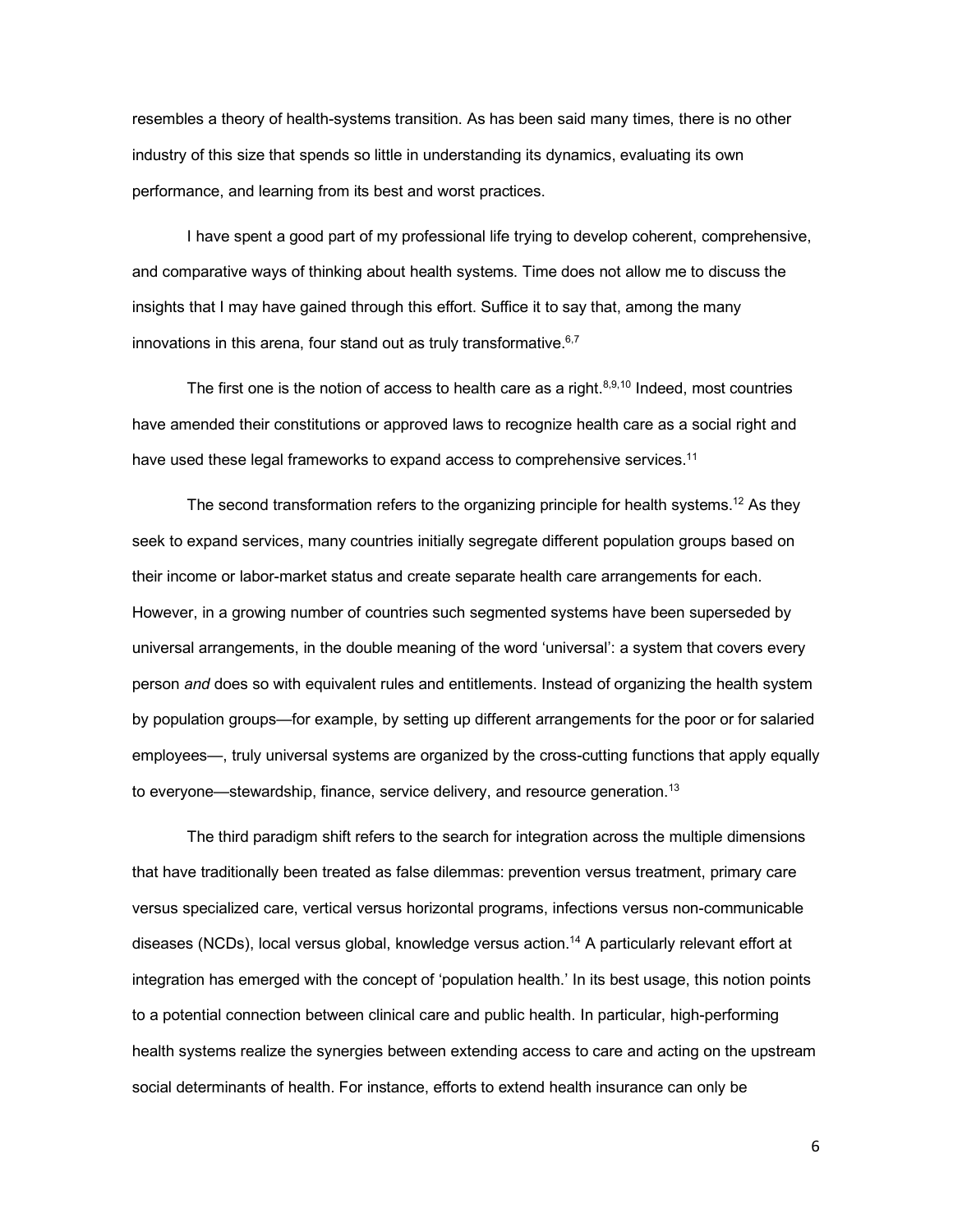financially sustainable if they are accompanied by vigorous actions to stop people from getting sick in the first place.

Finally, the fourth transformative innovation refers to the systematic adoption of mechanisms to promote transparency and accountability.<sup>15</sup>,<sup>16</sup> Salient among them are anticorruption efforts in countries at all levels of development, along with the slow but consistent introduction of procedures to evaluate programs and policies. This way we can build a body of knowledge about what reforms work under which circumstances, thereby enabling a process of shared learning across countries.

After a quarter of a century thinking and writing about complex health systems, I had the rare and precious opportunity of actually applying all I had learned. In the year 2000, at a historic juncture following the first fully democratic election in Mexico, I was appointed Minister of Health there. The first thing I did was to place at the center of my desk a card with a quote from Winston Churchill, which served as a reminder of my responsibility every day of my six-year tenure. The card said: "To each there comes in their lifetime a special moment when they are figuratively tapped on the shoulder and offered the chance to do a very special thing, unique to them and fitted to their talents. What a tragedy if that moment finds them unprepared or unqualified for the work which would be their finest hour."

My "very special thing" was to introduce a program of universal health insurance in Mexico. Again, there is no time to describe this reform in any detail. For those who are interested, I can say that, given my own commitment to evaluation, the Mexican experience has spawned a substantial body of literature, with over 120 articles in peer-reviewed journals and even some doctoral dissertations.

For our purposes today, suffice it to say that this reform was a textbook case of evidencebased policy.17 Indeed, a series of careful studies had revealed alarming rates of catastrophic health expenditures as a result of the fact that approximately half of the population, 50 million people, lacked insurance. This analysis brought to light an unacceptable paradox: We know that health is one of the most effective ways of fighting poverty, yet medical care can itself become an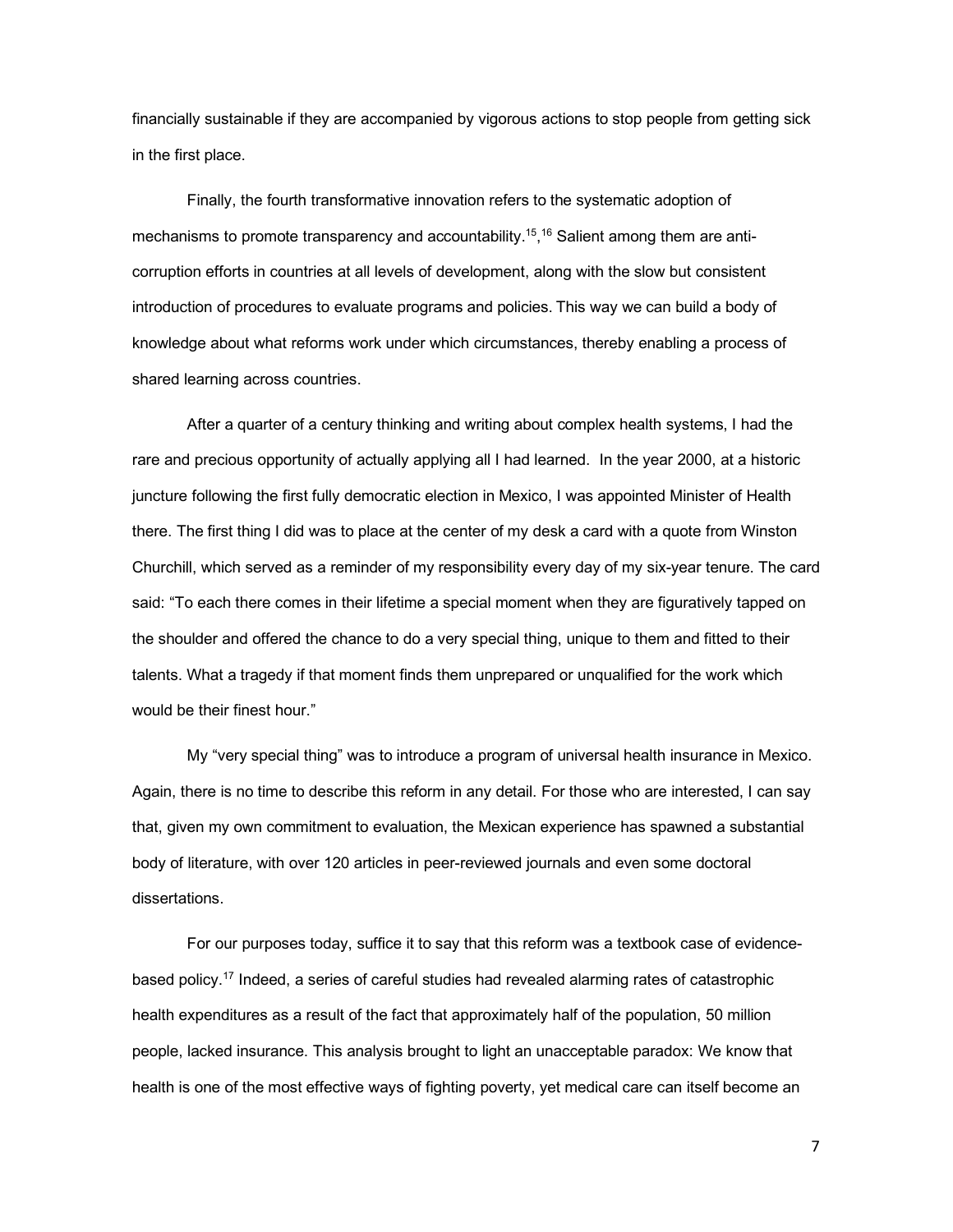impoverishing factor for families when a country does not have the social mechanisms to assure fair financing that protects the entire population.

In 2003 we secured support from all political parties for legislation aimed at correcting that paradox. The vehicle for doing so is a public scheme called *Seguro Popular*, funded predominantly through federal and state subsidies. By 2015, over 55 million people were enrolled in it, and the country was on track to achieving the goal of universal coverage.18

The benefits of this reform have been documented both in specialized journals and in publications aimed at a broader audience. For instance, the influential magazine *The Economist* recently featured *Seguro Popular* in a cover article on global efforts toward universal health care. This was its main conclusion: "Studies suggest that Seguro Popular has drastically reduced the number of Mexicans facing catastrophic health costs and reduced infant mortality."19

The Mexican reform applied the four health-system transformations discussed earlier. Several other countries around the world have also done so. The key question now is whether such elements of progress are irreversible, or whether there is a risk of backward movements. As in the case of the epidemiological transition, can health systems also experience "countertransitions"?

Recent events show that ideological preconceptions and short-term political interests can distort what experts may optimistically consider to be the "natural" evolution of public policies.

A prime example of this risk is offered by the repeated efforts to repeal the key provisions of the Affordable Care Act. While this legislation did not include all elements of the health-system transition, it did represent a major step in the right direction and was improving insurance coverage, especially among the poor.<sup>20</sup> It is estimated that the recent actions by Congress and the Administration could leave 18 million Americans without coverage this year and 32 million more by 2026.<sup>21</sup> If such a reversal is not itself reversed, the United States will continue to stand out as the single developed country without a universal health system.

Mexico is also at risk, now that it has recently joined the global trend to elect populist governments. If here too ideology replaces evidence in the formulation of public policy, *Seguro Popular* could be in jeopardy, despite the evidence of its benefits mentioned before.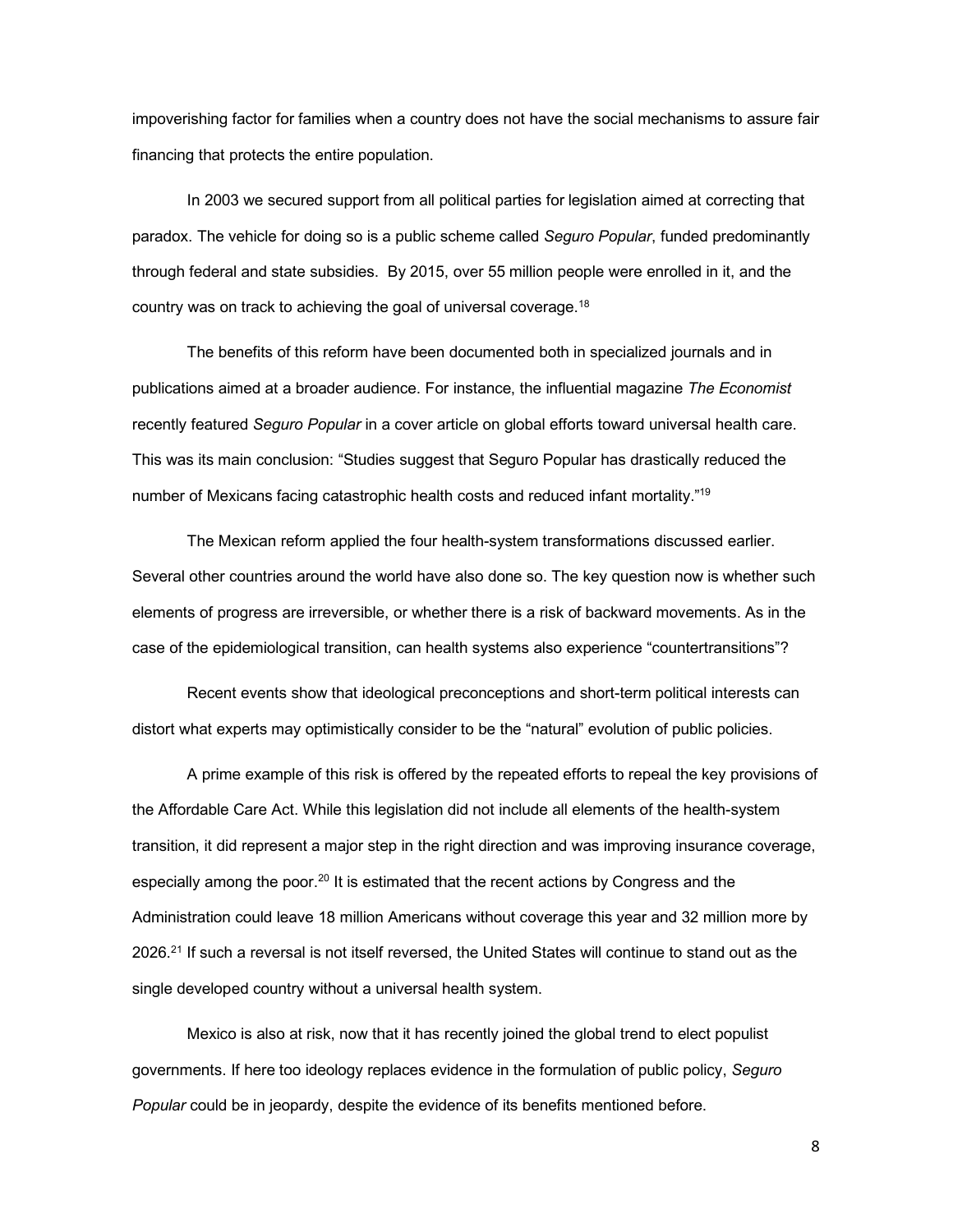What these cases illustrate is the fact that progress in health policy is not linear; it has ups and downs, forward-moving stages and reversals.

We tend to believe that the improvements and institutions brought about by enlightened policies speak for themselves; that they are self-preserving because they have proven their worth; that they have a sort of shield that guards them against biased and narrow-minded attacks.

This is simply not true. No matter how well they perform, we should never take programs and institutions for granted. We should always try to improve them, but we must also protect them, actively.

The first half of the 20<sup>th</sup> century suffered from the actions of authoritarian leaders willing to destroy what had been built gradually with enormous efforts. It is now obvious that the 21<sup>st</sup> century will not be exempt from this type of risk.

In such turbulent times, the role that universities play in society is becoming more important than ever. In my current position, I often reflect on the need for universities to be *exemplary* institutions. By this I mean that through the values they embrace and the behaviors they exhibit, universities can be a model or example for the larger society of which they are a part.

We do that, for instance, when we demonstrate that it is possible to engage in civil and civic discourse to process disagreements in a respectful way, which seeks to understand rather than dismiss differing points of view. At a time when the credibility of institutions and expertise is often questioned, we become exemplary as we uphold the value of basing decisions on rigorous evidence, rather than ideological prejudice, and as we reaffirm our commitment to the pursuit of truth, no matter how complex and contradictory it may be.

There is no question that our societies urgently need to bridge the painful divides that fracture us along economic, educational, ethnic, and cultural fault lines. To do so, universities must continue to serve as the most legitimate engines of opportunity and upward social mobility.

While progress is not inevitable, paralysis is not an option. Our efforts to keep advancing cannot falter. As engaged members of the commonwealth of universities, we have no choice but to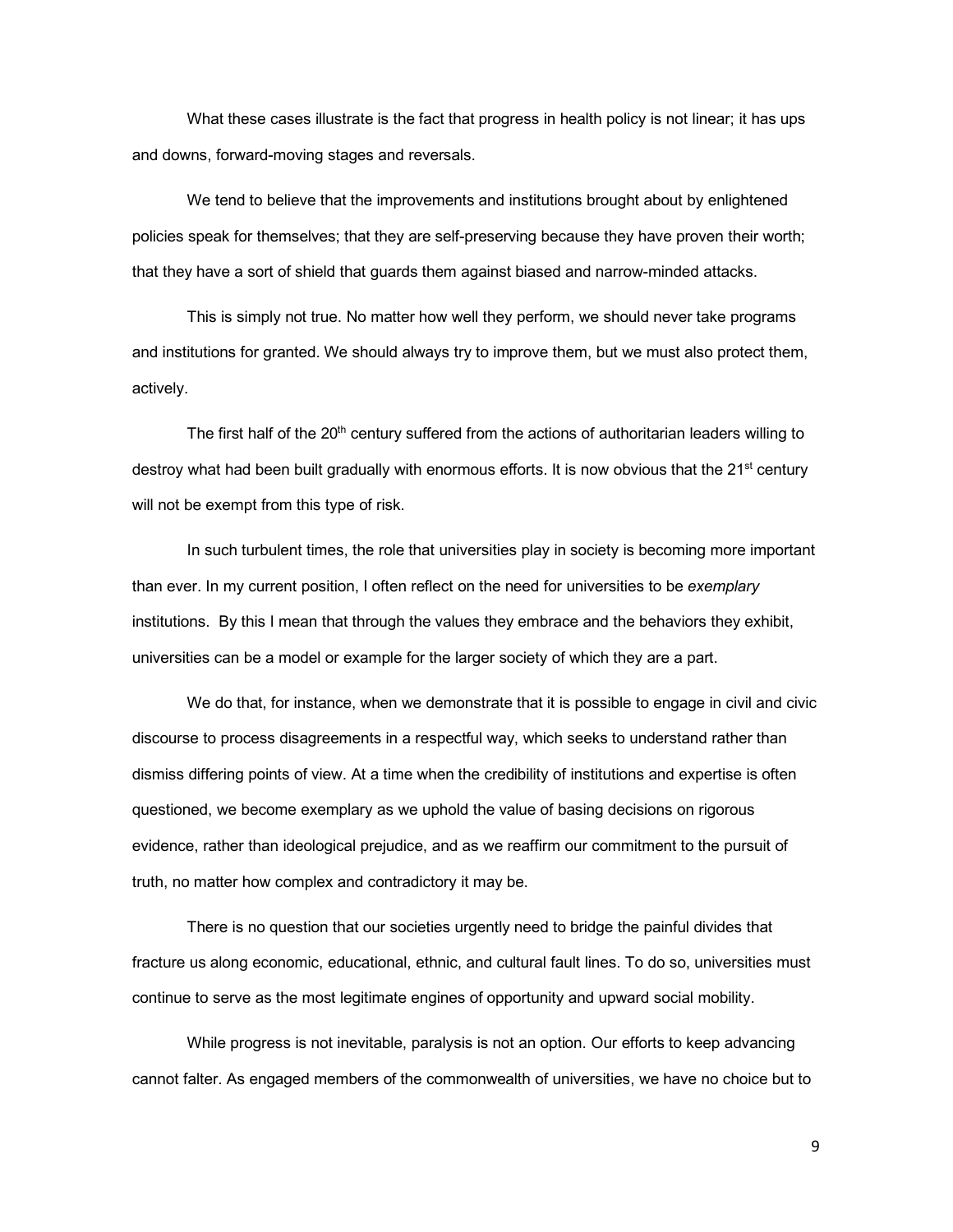persevere in our pursuit of knowledge as the most powerful force for enlightened social transformation.

I thank you again for selecting me as the 2018 recipient of the Calderone Prize, which honors the achievements of public health professionals and encourages all of us to continue striving for progress.